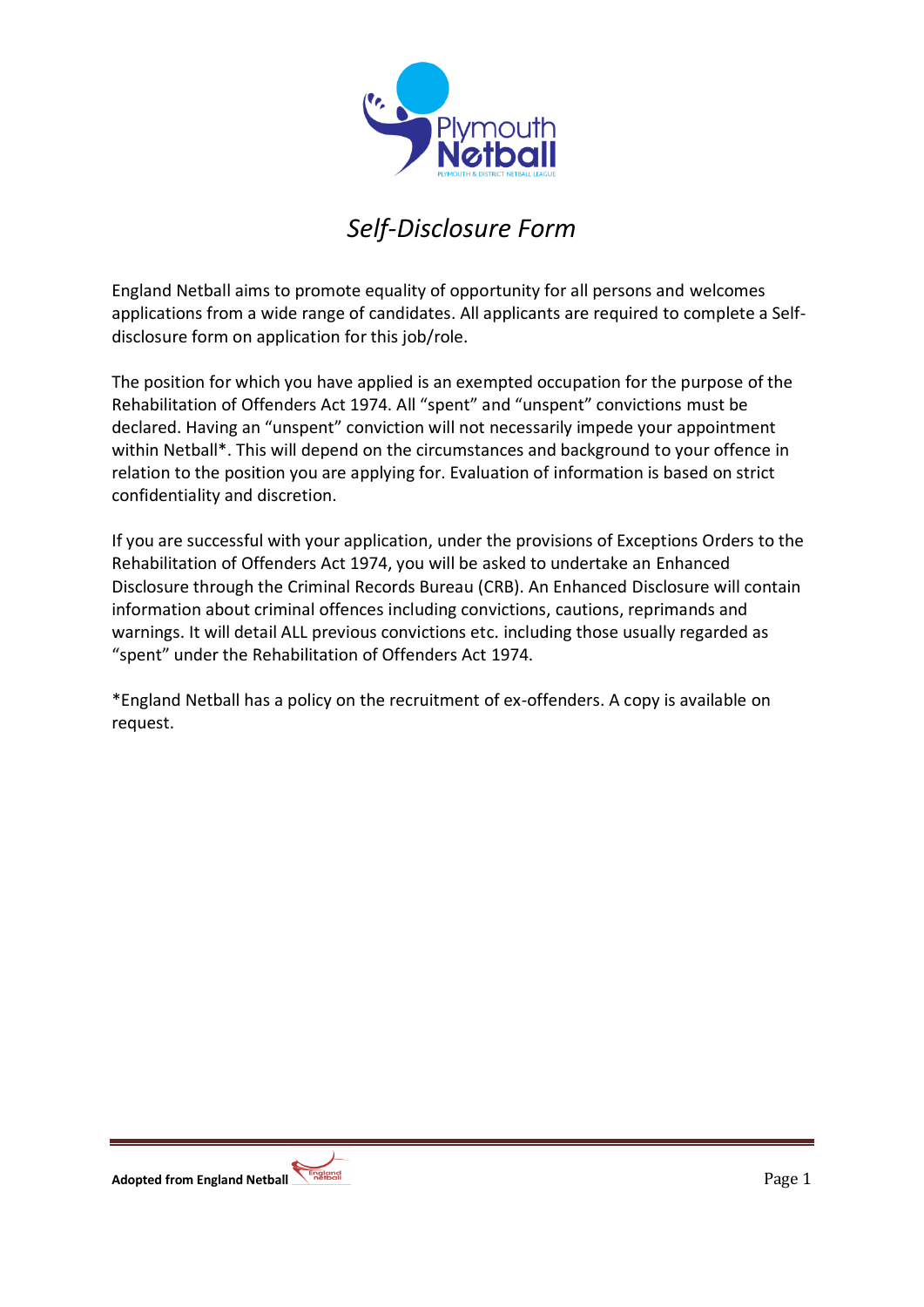

## **1. Have you ever been convicted, cautioned or warned of any criminal offences? Yes No**

If yes, please supply details of any criminal convictions, cautions or warnings:

You are advised that under the provision of the Rehabilitation of Offenders Act 1975 (exceptions) order 1975 as amended by the Rehabilitation of Offenders Act 1974 (exceptions amendment) Order 1986 you should declare all convictions including "spent" convictions.

## **2. Are you a person known to any Social Services department as being an actual or potential risk to children or young people?**

| potential not to children on young poople.<br>Yes | No |  |
|---------------------------------------------------|----|--|
| If yes, please supply details:                    |    |  |

| 3. Have you ever had a disciplinary sanction from any sport's or other organisation's |
|---------------------------------------------------------------------------------------|
| governing body relating to child abuse?<br>Yes<br><b>No</b>                           |
| If yes, please supply details:                                                        |
|                                                                                       |
|                                                                                       |
|                                                                                       |
|                                                                                       |
|                                                                                       |
|                                                                                       |